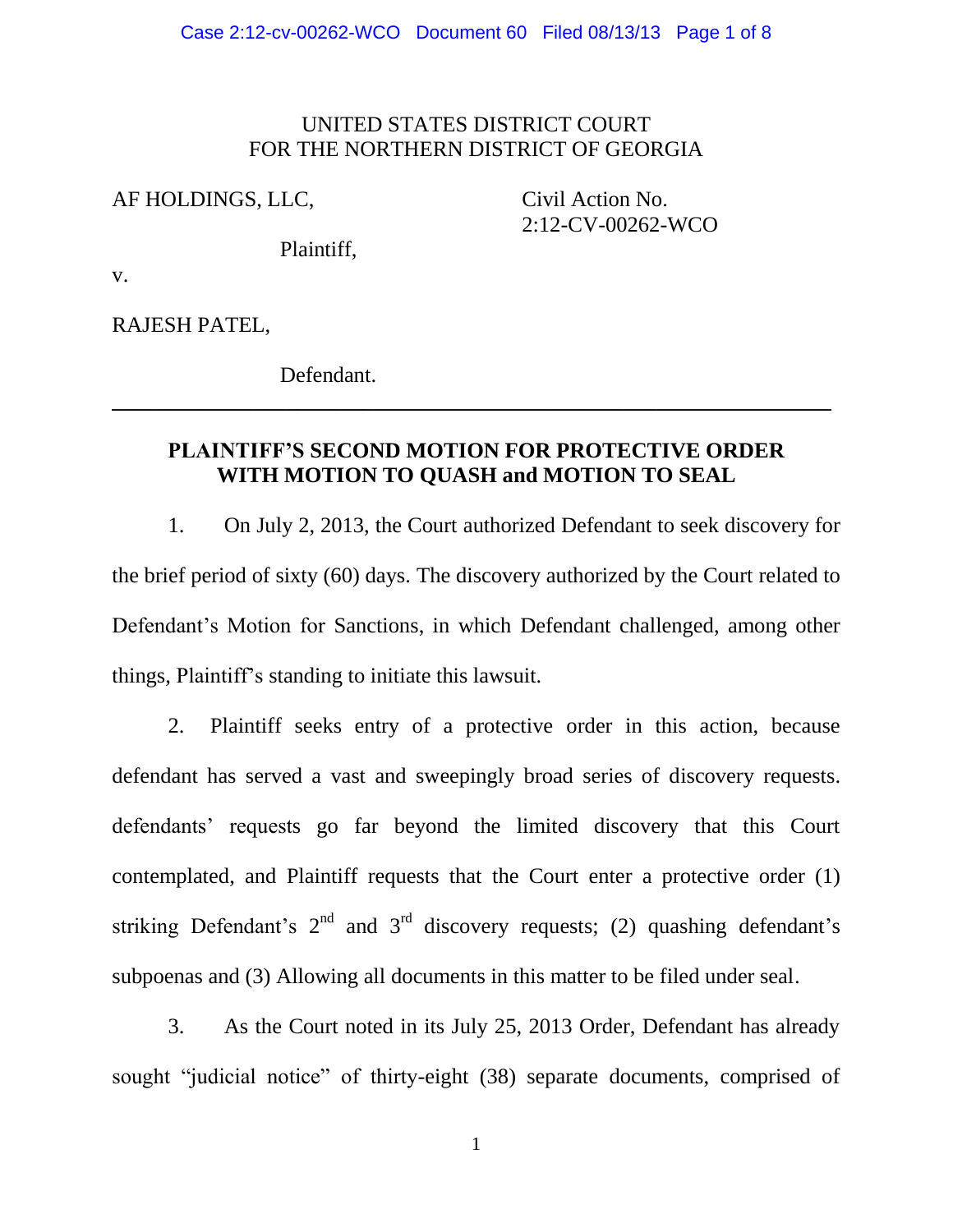#### Case 2:12-cv-00262-WCO Document 60 Filed 08/13/13 Page 2 of 8

hundreds of pages of documents. (ECF No. 45.) Among other things, the Court in its order directed Defendant, in seeking judicial notice, to (1) specifically identify the fact of which he is requesting judicial notice, (2) ensure that he is submitting the "necessary information" for the judicial notice determination in accordance with Federal Rule of Evidence  $201(c)(2)$ , and (3) request judicial notice only of facts that are "not subject to reasonable dispute." FED. R. EVID. 201. (ECF No. 45).

4. In a similar fashion to his requests for judicial notice, Defendant's discovery requests stray far beyond matters that have any relevance in this case, not to mention the matters referenced in the Court's July 2, 2013 Order (ECF #39). For example, Defendant has served interrogatories and requests for production and Admissions which are vast in scope, excessive and represent nothing more than a fishing expedition. (True and correct copies of Defendant's first set of discovery requests to Plaintiff are attached hereto at *Exhibits "A,B,C"*). (True and correct copies of Defendant's second and third set of discovery requests to Plaintiff are attached hereto at *Exhibits "D-I"*). Defendant has also served subpoenas upon third parties who were not parties to this lawsuit upon matters with no relevance here. (See *Exhibits J-M*).

5. Federal Rule of Civil Procedure 26(c) provides that a protective order may be granted upon a showing of good cause. Good cause, in turn, is a wellestablished legal phrase. Although difficult to define in absolute terms, it generally

2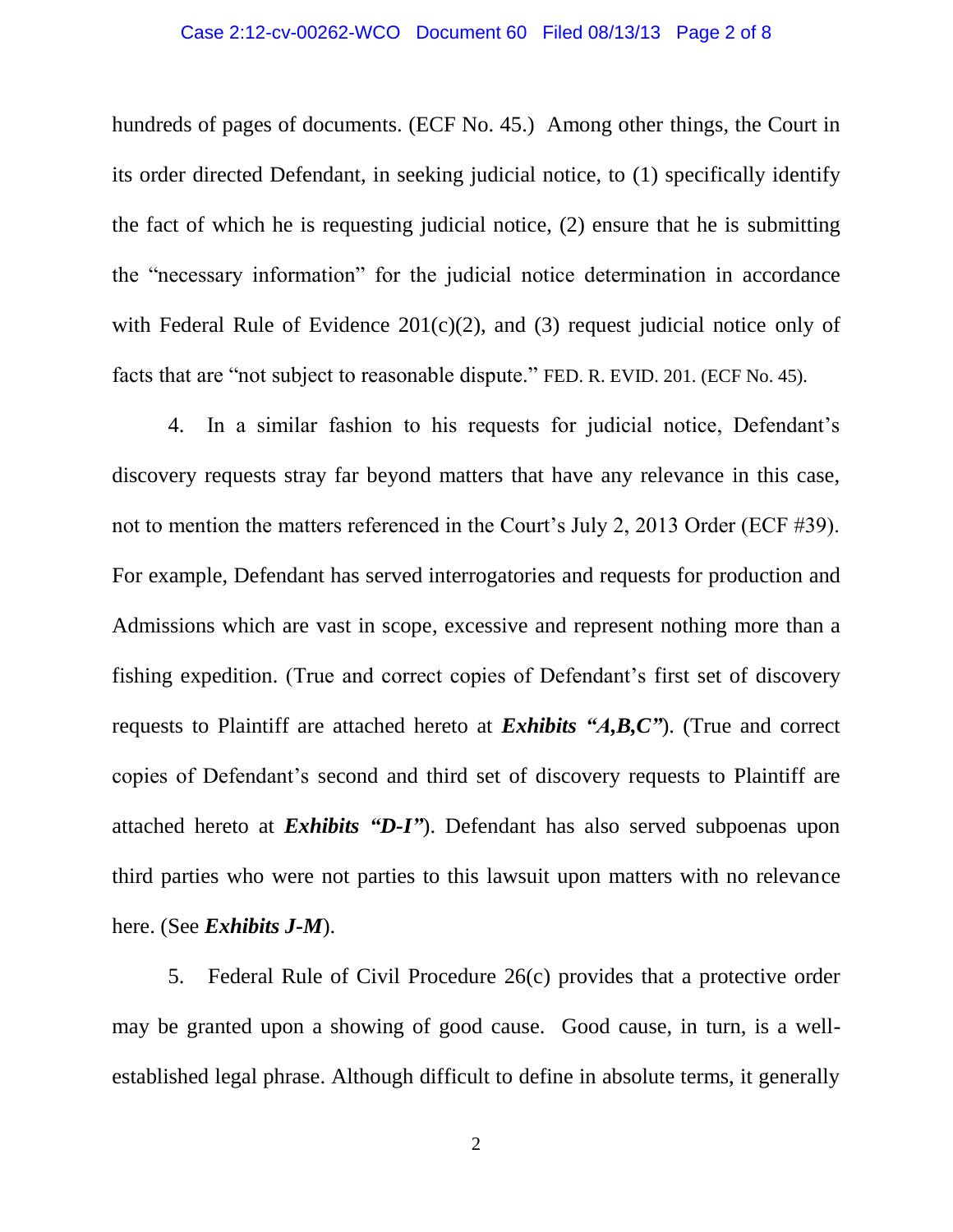#### Case 2:12-cv-00262-WCO Document 60 Filed 08/13/13 Page 3 of 8

signifies a sound basis or legitimate need to take judicial action. In a different context, this Circuit has identified four factors for ascertaining the existence of good cause which include: "[1] the severity and the likelihood of the perceived harm; [2] the precision with which the order is drawn; [3] the availability of a less onerous alternative; and [4] the duration of the order." *Kleiner v. First National Bank of Atlanta*, 751 F.2d 1193, 1205 (11th Cir. 1985). In addition, this circuit applies "balancing of interests" approach to Rule 26(c). *See Farnsworth v. Procter & Gamble Co.*, 758 F.2d 1545, 1547 (11th Cir. 1985).

6. Those elements justify entry of a protective order curtailing Defendant's discovery. *First,* there is a substantial likelihood of perceived harm because the Defendant's unbridled discovery requests will have the effect of reaching all matters that could have been addressed in a trial—and several matters even beyond that scope. The impact of having a full-blown discovery process for a case that was dismissed with prejudice, and requiring it to be completed in approximately one month from now, represents a very high burden upon the Plaintiff, and one that is not necessary to address the Plaintiff's standing to bring the suit. *Second,* the protective order may be very precisely drawn, limiting discovery to those matters about which the Court seeks further information. *Third,* there is not a less-onerous alternative; the first set of discovery demands should be sufficient. *Fourth,* the duration of the order need extend only to the short discovery period that the Court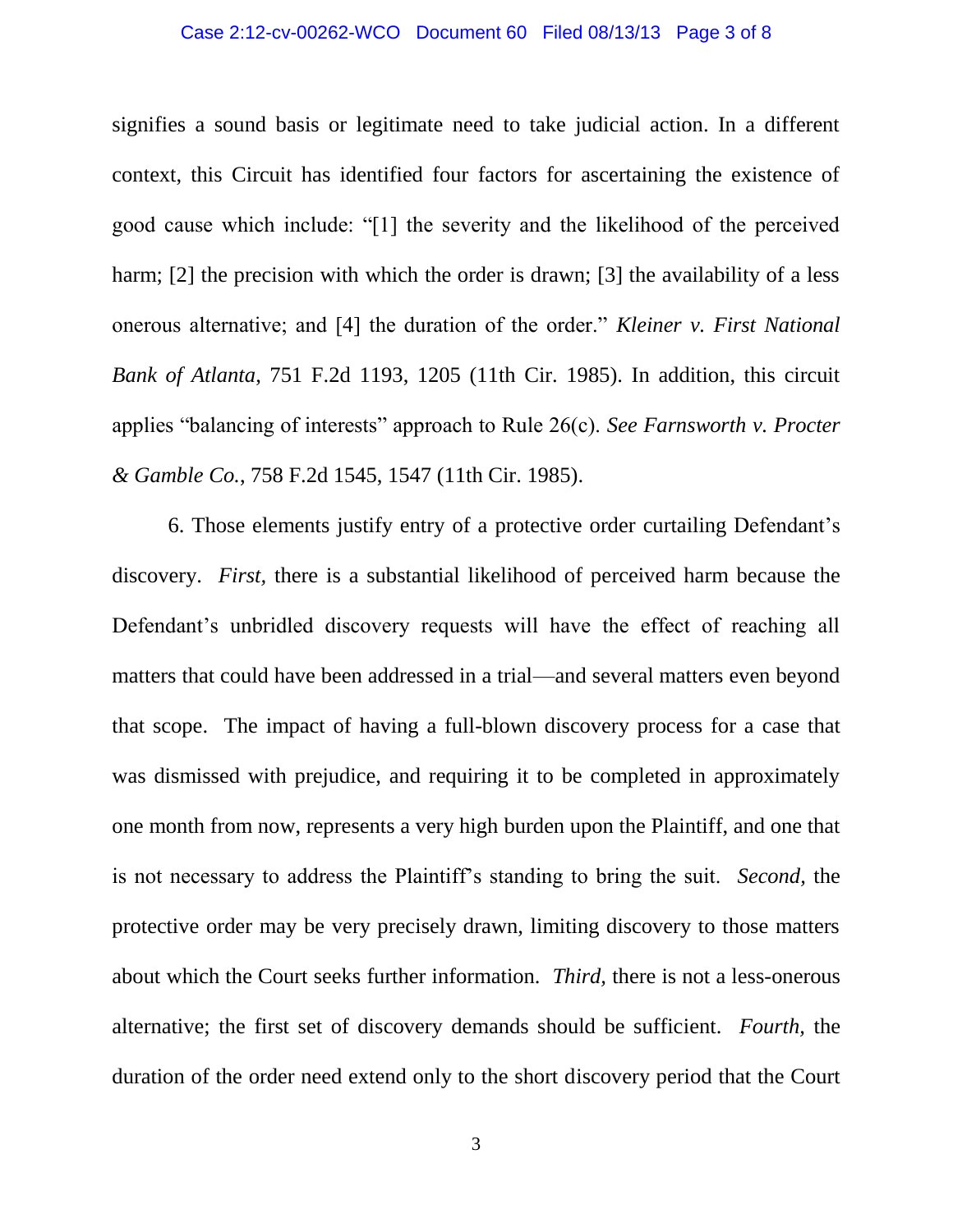#### Case 2:12-cv-00262-WCO Document 60 Filed 08/13/13 Page 4 of 8

allowed, which concludes in less than one month. The defendant should not be entitled to second and third discovery requests. The first set of request should be sufficient in such a short discovery period in a closed case.

7. Defendant's discovery requests labeled as Exhibits D-I are breathtakingly overly broad and excessive. There is no justification that would allow defendant to be entitled to second and third sets of discovery in such a period of time. In total, defendant has served, upon plaintiff, four(4) sets of request for admissions. As such plaintiff seeks a protective order against the two second and one third requests for admissions.

8. Defendant has also served third parties with subpoenas which are either irrelevant, may embarrass the third parties or contain the incorrect dates or incorrect IP addresses. The IP address relevant in this case is 75.89.36.80. The subpoenas containing other IP addresses should be quashed. Plaintiff is seeking to quash subpoenas listed in Exhibits J-M.

9. Additionally, the Plaintiff is respectfully requesting that any future filings in this case may be filed under seal. This case has generated much unneeded attention on the internet. Please see *Exhibits N-S*. While the writers listed in exhibits N-S have the right to post these articles, unfortunately, these articles and blogs have created an embarrassment, misleading characterizations and perhaps an

4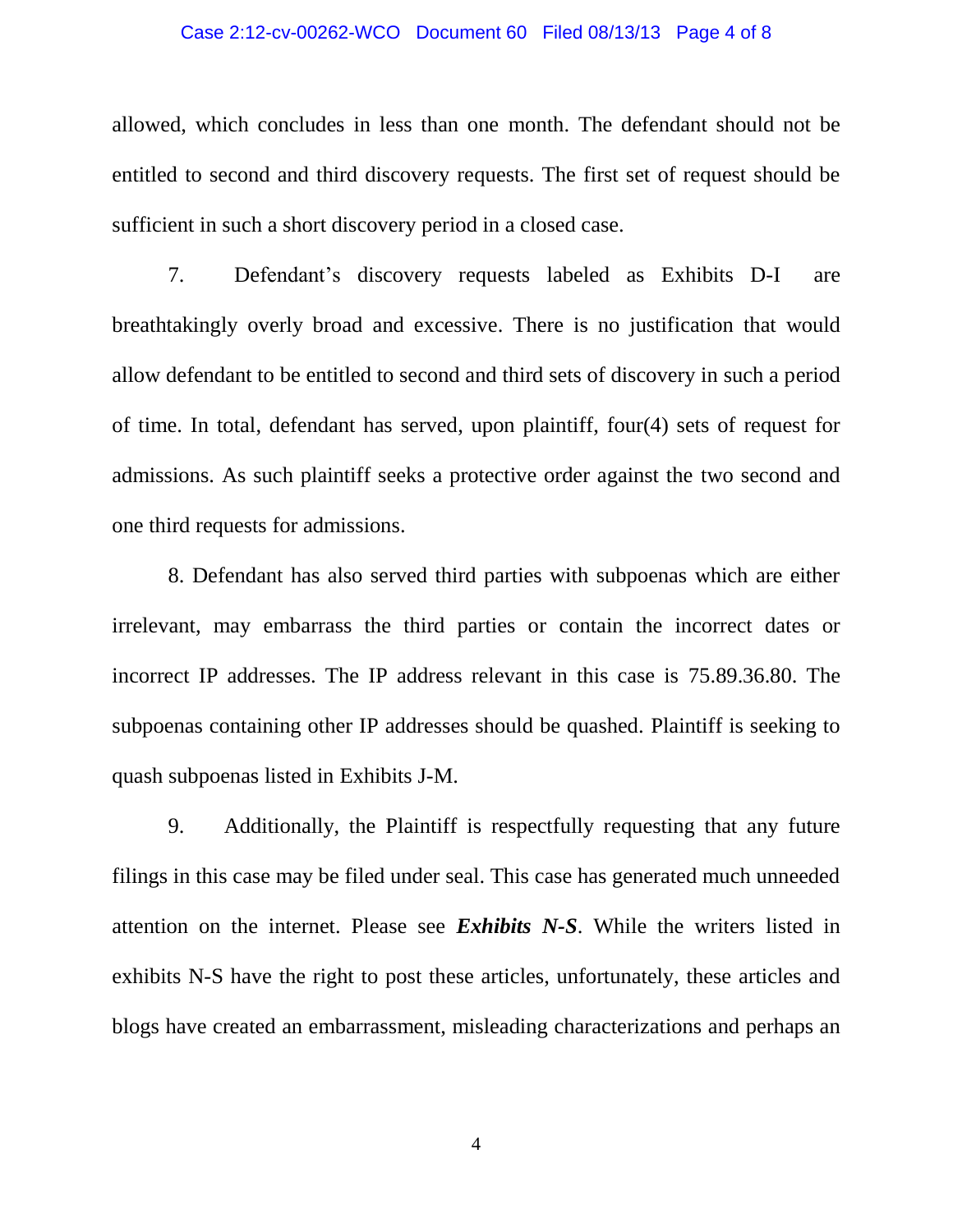#### Case 2:12-cv-00262-WCO Document 60 Filed 08/13/13 Page 5 of 8

unsafe environment for plaintiff's counsel and third parties. As such, plaintiff is respectfully requesting that all future filings be permitted to be made under seal.

10. Plaintiff 1) understands that the articles attached hereto have not been authenticated and apologizes to this Court for the same. In such a short notice of time, it is difficult to authenticate these press releases and postings; however, a search on any search engine will prove these articles and postings to be real; and 2) Plaintiff is not criticizing the authors of the press releases and postings and realizes that the attached postings were meant to be humorous and not spiteful; nevertheless, those not familiar with this case may misinterpret said postings. This may lead to anger by those not quite familiar with the case but yet familiar with the captions. As such, it may be best for the court to allow sealing further filings (which may include addresses and personal information of the parties and counsels herein).

## Respectfully Submitted,

AF Holdings LLC,

By: /s/ Jacques Nazaire Jacques Nazaire (Bar No. 142388). 125 Town Park Drive, Suite 300 Kennesaw, Georgia 30144 Telephone: (404) 923-0529 nazaire.jacques@gmail.com *Attorney for Plaintiff*

DATED: August 12, 2013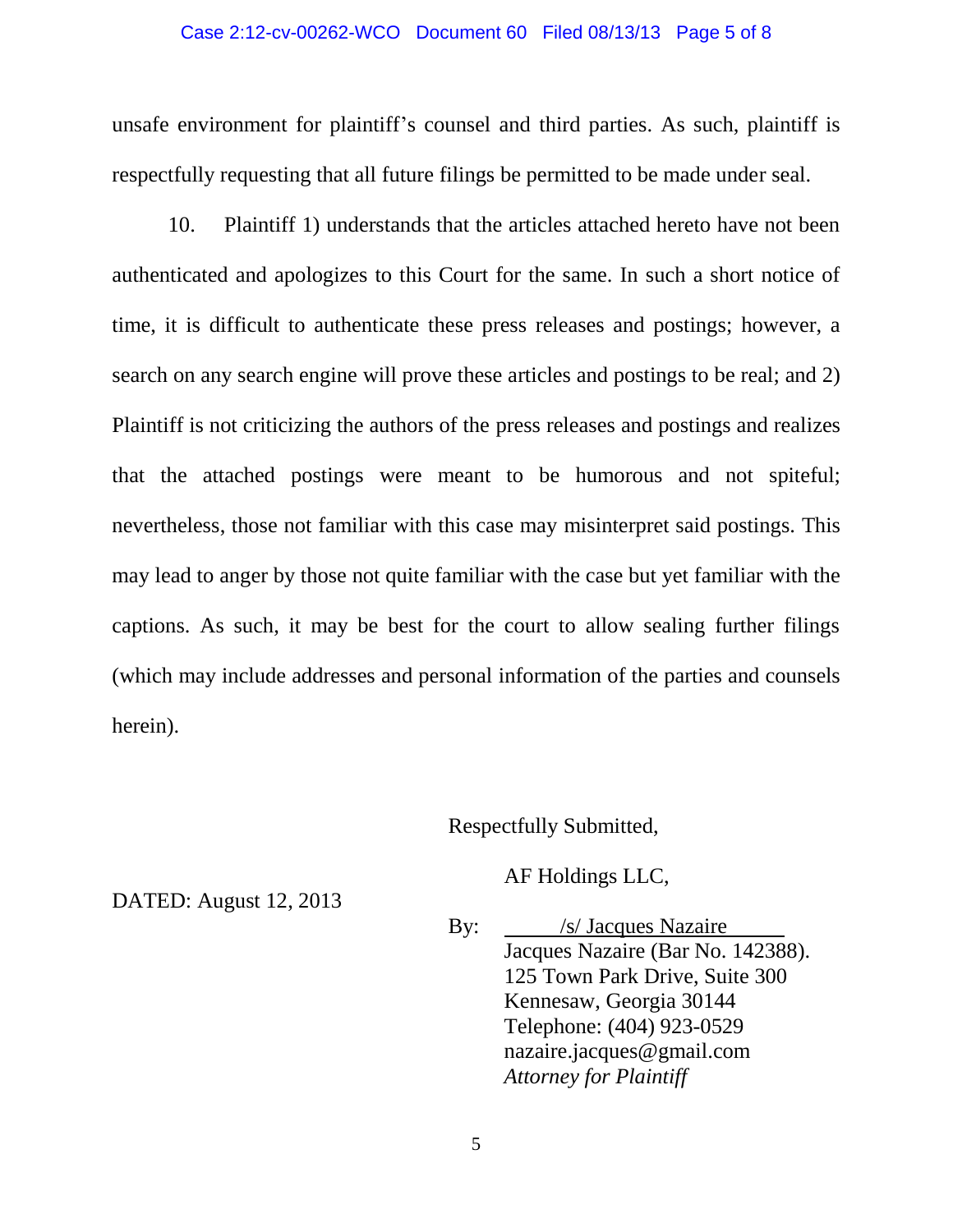## UNITED STATES DISTRICT COURT FOR THE NORTHERN DISTRICT OF GEORGIA

# WCO

AF HOLDINGS, LLC, Civil Action No. 2:12-CV-00262-

Plaintiff,

v.

RAJESH PATEL,

Defendant.

/

# **GOOD FAITH CERTIFICATION**

The undersigned certifies that on he has in good faith attempted to confer with the defendant's counsel in an effort to resolve the dispute without court action on August 3, 2013 and August 4, 2013 via email. However, the defense would not "blankently" agree to withdraw the discovery demands. With discovery nearing to a close, bickering over question by question would lead to waste of valuable time.

Respectfully Submitted,

AF Holdings LLC,

DATED: August 12, 2013

By: /s/ Jacques Nazaire Jacques Nazaire (Bar No. 142388). 125 Town Park Drive, Suite 300 Kennesaw, Georgia 30144 Telephone: (404) 923-0529 Facsimile: (678) 559-4499 nazaire.jacques@gmail.com *Attorney for Plaintiff*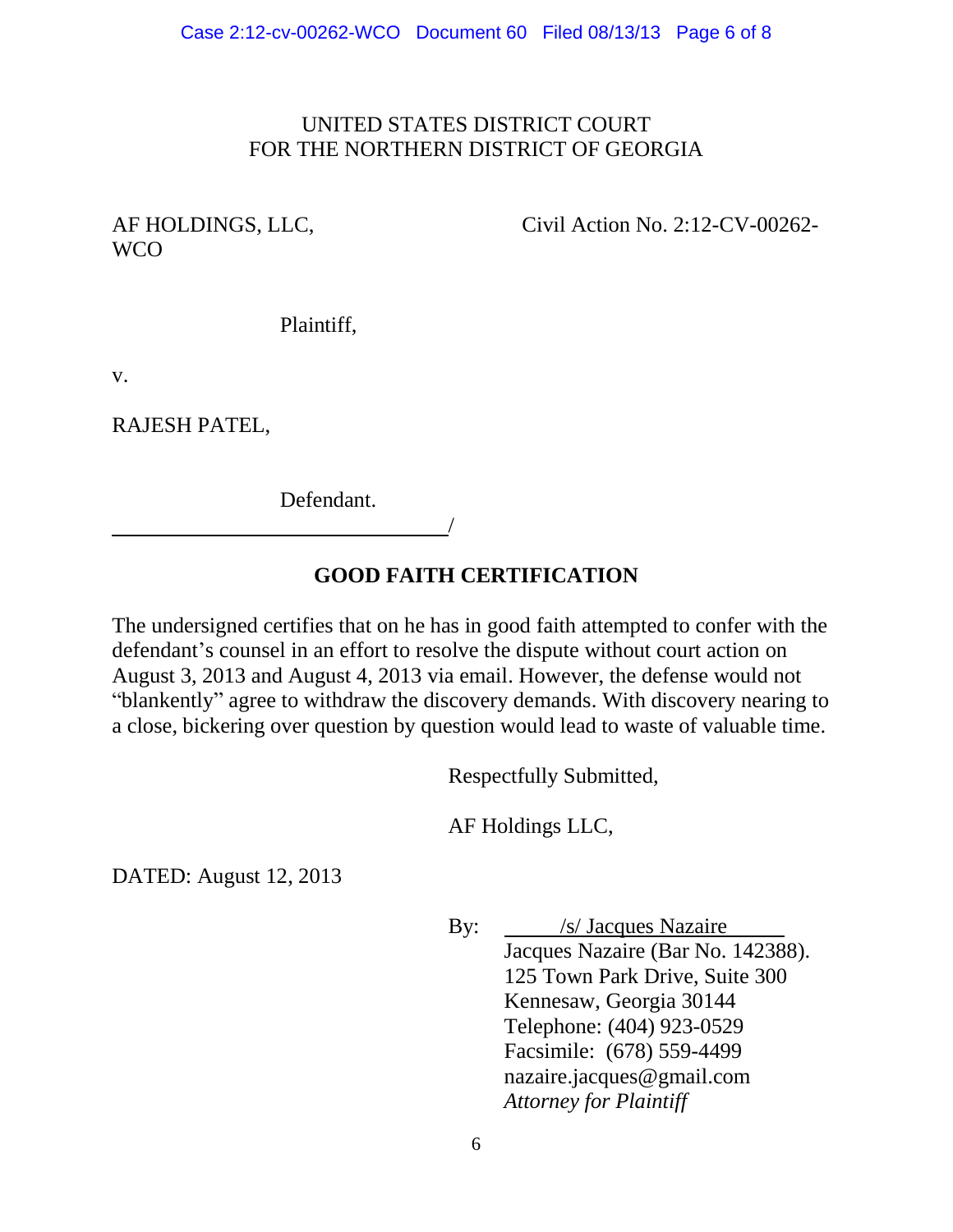# **IN THE UNITED STATES DISTRICT COURT FOR THE NORTHERN DISTRICT OF GEORGIA**

| AF HOLDINGS, LLC |                                                      |
|------------------|------------------------------------------------------|
| Plaintiff,       |                                                      |
| V.               | : Civil Action No.<br>$\therefore$ 2:12-cv-00262-WCO |
| RAJESH PATEL,    |                                                      |
| Defendant.       |                                                      |

# Local Rule 7.1(D) Certification

I hereby certify that Plaintiff's Notice of Objection complies with all sections of

LR5.1

Dated: August 12, 2013:

Respectfully Submitted:

\_\_\_\_/s/ Jacques Nazaire\_\_\_\_\_

Jacques Nazaire GA Bar No. 142388 125 Town Park Drive Kennesaw, GA 30144 Tel: (404) 923-0529 Fax: (678) 559-0798 [nazaire.jacques@gmal.](mailto:nazaire.jacques@gmal)com